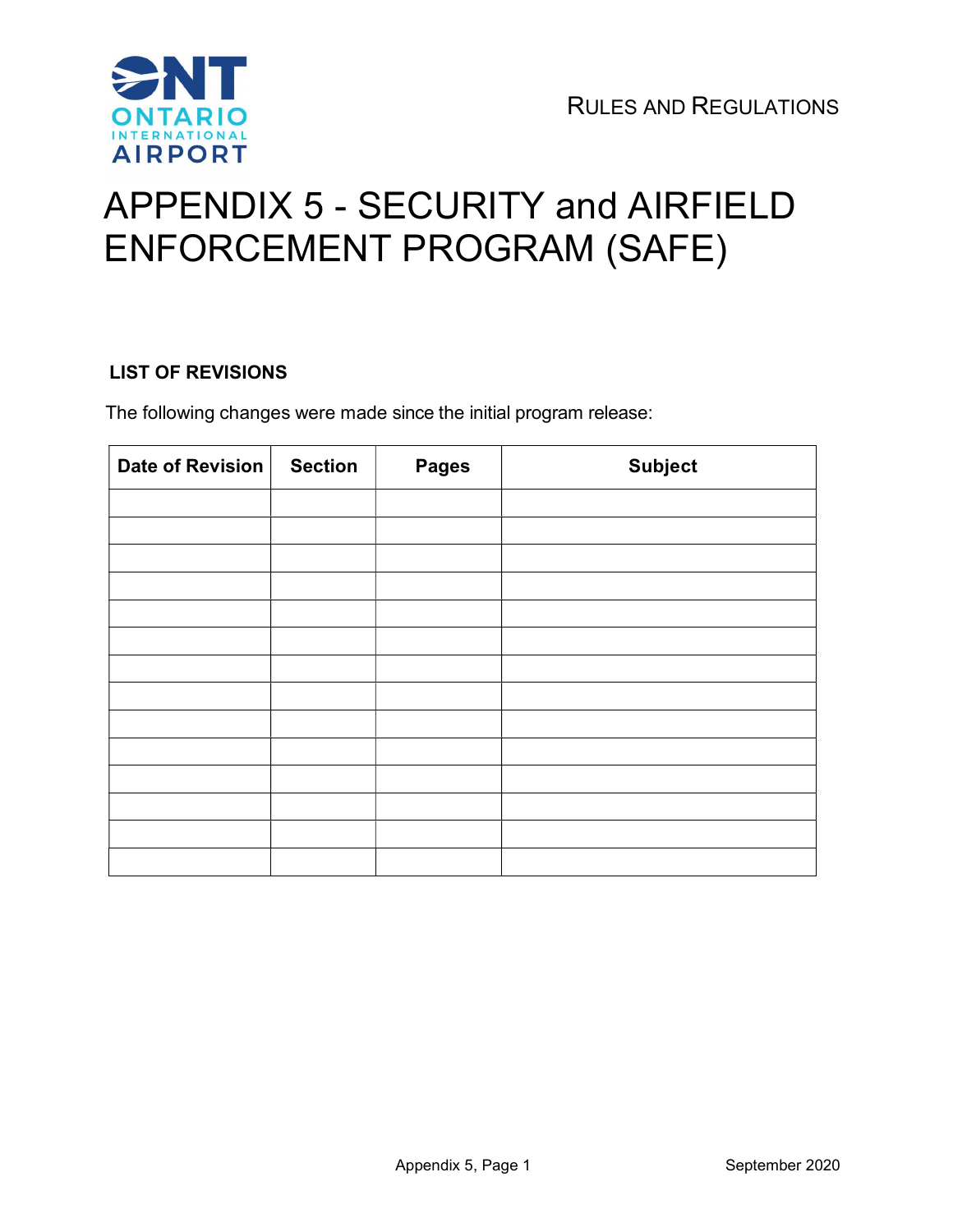

# TABLE OF CONTENTS

| <b>Section</b> |                                                                          | Pg. |
|----------------|--------------------------------------------------------------------------|-----|
| 1.             | Purpose                                                                  | 3   |
| 2.             | Administration                                                           | 3   |
| 3.             | Applicability                                                            | 3   |
| 4.             | Oversight                                                                | 3   |
| 5.             | Enforcement                                                              | 4   |
| 6.             | <b>SAFE - Notice of Violation Process</b>                                | 4   |
| 7.             | Commendations                                                            | 5   |
| 8.             | <b>Company Violations</b>                                                | 5   |
| 9.             | <b>Corrective Actions</b>                                                | 6   |
|                | On the Spot Counseling                                                   | 6   |
|                | <b>Suspension of Security Badge</b>                                      | 6   |
|                | <b>Revocation of Security Badge</b>                                      |     |
|                | <b>Administrative Fines</b>                                              |     |
| 10.            | Civil Penalties Imposed by the TSA<br><b>Corrective Action Schedules</b> | 8   |
|                | AOA Pedestrian Safety and Motor Vehicle Operation Violations             | 8   |
|                | <b>Security Violations</b>                                               | 8   |
|                | 11. Violation Hearing                                                    | 9   |
| 12.            | <b>Appeals Process</b>                                                   | 10  |
| 13.            | <b>Former Employee</b>                                                   | 10  |
|                | Attachment 1 – AOA Safety Violation Points Accumulation Schedule         | 12  |
|                | <b>Attachment 2 - Security Violation Corrective Actions Schedule</b>     | 15  |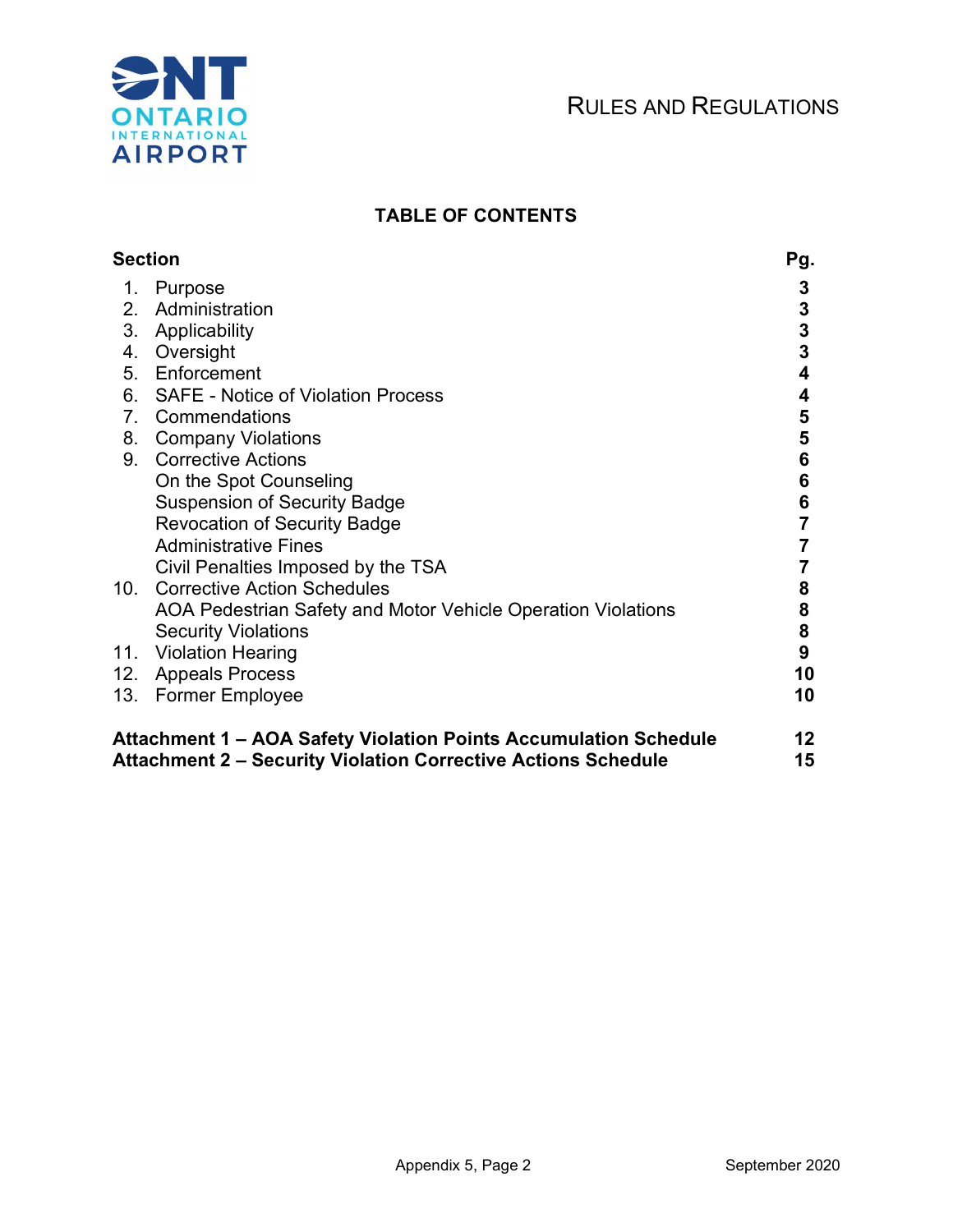

# 1. Purpose

The Airport's safety and security culture of willful and sustained compliance with the requirements set forth in the Airport Rules & Regulations, and the Airport Security Program (ASP), is best served by the implementation of the Security and Airfield Enforcement Program (SAFE). This program is designed to identify instances of noncompliance, taking prompt and effective corrective actions to prevent repeated offenses of the same or similar violation, and to mitigate identified vulnerabilities. This is a dynamic document that will certainly encounter periodic changes based upon new and/or amended federal mandates, ONT policies, security vulnerabilities, or changes in airport security technologies. To obtain the most current version of the SAFE program, please visit www.flyontario.com.

# 2. Administration

The SAFE Program is administered by the Airport Security Coordinator (ASC), with direct oversight and enforcement efforts provided by a collective of Airport Officials, to include Airport personnel, Ontario Police Department (OPD) Law Enforcement Officers (LEO), and TBI Airfield Management Inc. personnel (TBI).

#### 3. Applicability

All permittees and security badgeholders having motor vehicle, safety, and security responsibilities pursuant with the Airport Rules and Regulations, and the ASP, are subject to the oversight and enforcement efforts under the SAFE program.

#### 4. Oversight

Airport Officials conduct daily inspections, tests, respond to airport incidents, and enforce identified violations. All permittees and security badgeholders are subject to enforcement action when reasonable grounds exist to believe that a violation has occurred, either by commission or omission, of the following:

- (1) Security Violations.
- (2) Motor Vehicle and Pedestrian Safety Violations involving ground movement and the safety of personnel, aircraft, vehicles, aircraft fueling, and fuel storage/handling occurring within the Airport Operations Area (AOA).
- (3) Landside and/or Ground Transportation violations involving commercial vehicle operators, owners, and drivers transporting or offering to transport passengers, pursuant with the Ground Transportation Rules and Regulations.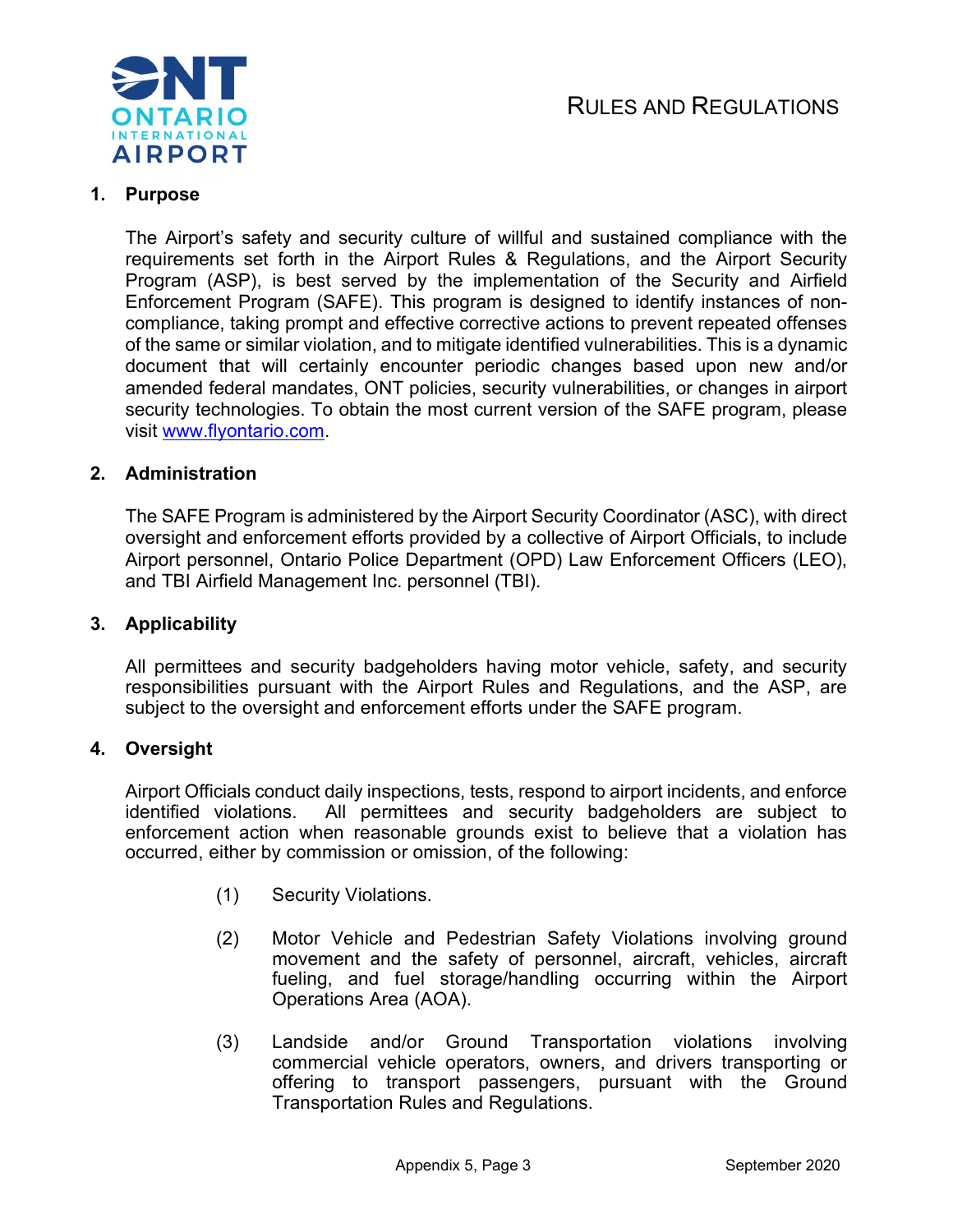



# 5. Enforcement

The SAFE Program includes the implementation of two (2) enforcement systems:

- Safety Point-based System (Attachment 1): Applies to all violations of AOA and Safety Rules and Regulations.
- Security Administrative Fine-based System (Attachment 2): Applies to all violations of Section 7 of the Rules and Regulations and the ASP.

Both enforcement systems utilize a progressive action philosophy premised by the offense, number of offenses, or accumulation of points. For a complete summary of corrective actions and penalties, please reference the attached violation schedules.

The ASC or designee reserves the right to deny, suspend, revoke, or limit the scope of an individual's security badge, endorsements or privileges based upon reasonable grounds and giving due consideration to the nature of the offense. No enforcement decision shall establish precedent, and every instance of noncompliance is considered independently.

# 6. SAFE - Notice of Violation Process

The Notice of Violation (NOV) is a citation issued by Airport Officials to document violations of the Airport Rules and Regulations and/or the ASP; provides immediate notice to the offender and company; and serves to initiate the corrective action(s) process. The NOV may be issued using a triplicate paper form, or the use of a paperless software solution implemented by the airport.

NOV Triplicate Form Distribution:

- Original Copy: Retained by the Security Badging Office
- Recipient Copy: At the time of issuance, a copy is provided to the security badgeholder or permittee. In the event the recipient cannot be located, a copy shall be given to the security badgeholder or permittee's Authorized Signatory, Supervisor, or Management Representative.
- Company Copy: If not available at the time of issuance, the recipient is responsible for providing the Company Copy to his/her Authorized Signatory, Supervisor, or Management Representative.

Prior to resolution of all incidents, the NOV issuing official shall provide immediate "On the Spot Counseling" to the individual to ensure a complete understanding of the violation and associated requirement(s).

All NOV's are entered into the SAFE database by Airport Officials, who review for any accumulated safety violation points or previous security violations against the offender and/or company. After review of the recipients and/or company's compliance history and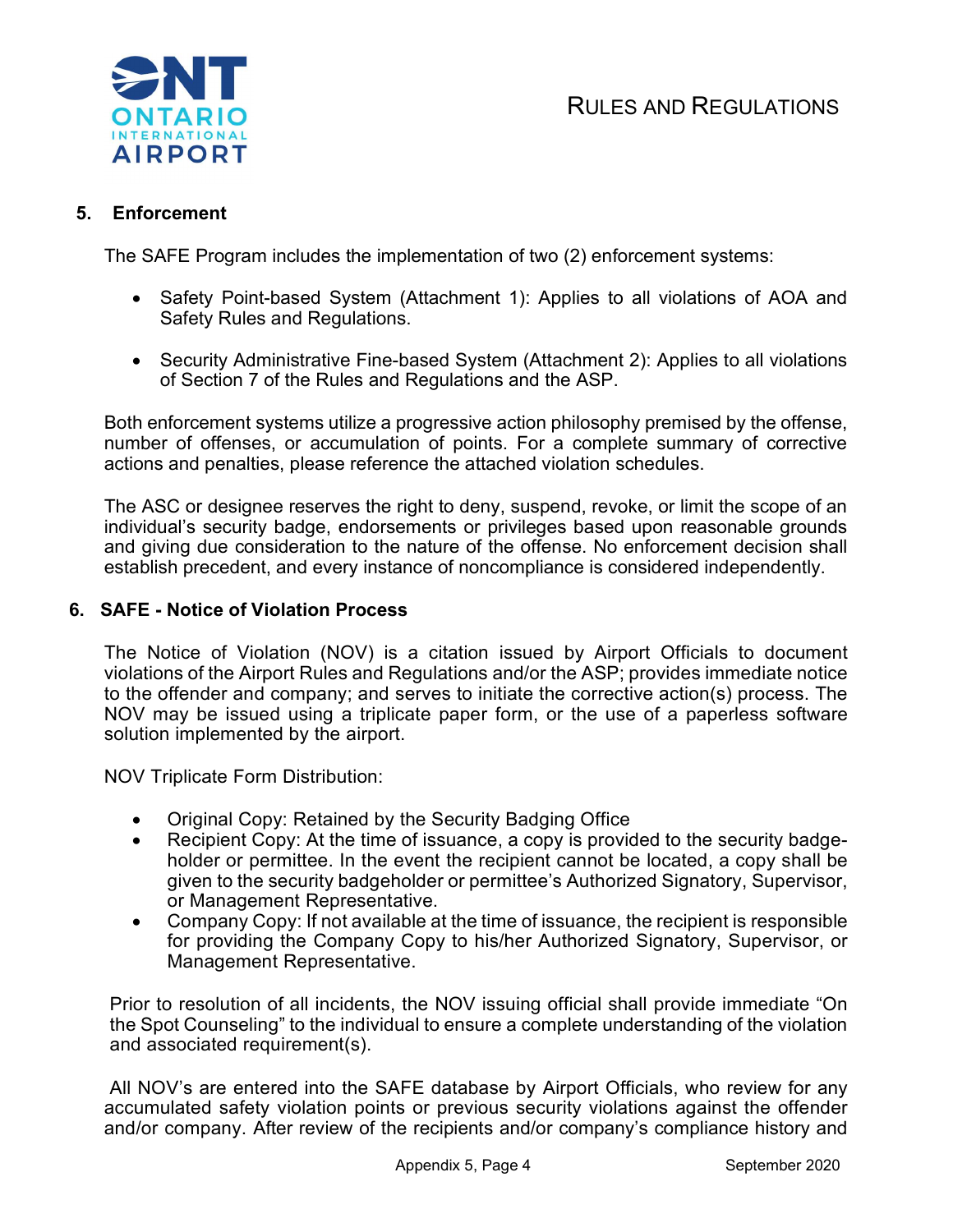

appropriate Corrective Action Schedule (attached), the Airport Official shall provide a followup NOV corrective action notification to a company's Authorized Signatory and/or Management Official to ensure conveyance of NOV citation details and prescribed corrective actions.

The NOV corrective action notification initiates a collaborative process with the Airport, offender, and the company's Authorized Signatory or Management Official, to ensure the efficient completion and documented demonstration of prescribed corrective actions.

Upon receipt of an NOV corrective action notification, the Authorized Signatory or Management Official must ensure prescribed corrective actions are implemented as directed, to include the payment of administrative fines. Failing to do so may result in the suspension or revocation of the offender's security badge, permit or airport privilege. Required corrective action document(s) may be provided in person, or scanned and emailed to ontsecuritybadgeoffice@flyontario.com, or, when directed, uploaded to a software solution implemented by the airport.

# 7. Commendations

The Airport values the importance of recognizing security badge-holders exemplifying the purpose of the This is My Airport Security Awareness Program; or other policy, program, or procedure implemented in furtherance of the safety and security of our airport. Accordingly, NOV field citations are also utilized by Airport Officials to recognize and convey such commendations.

# 8. Company Violations

An NOV is issued to a company when an infraction occurs that is the responsibility of the organization or when a specific violation cannot be attributed to an individual, but apparent someone in the organization committed the violation. Examples of these violations include, but are not limited to, the following:

- Doors or gates open and unattended, to include baggage belt doors
- Failing to immediately notify the airport upon separation of employee with access privileges
- Failing to return security badges or security keys
- Falsifying employment/background checks, to include all badging application forms
- Illegally parked vehicles
- Failure to report fuel spills
- Failure to report property damage
- Having a high percentage of unaccounted-for security badges

Companies receiving repeated violations are subject to punitive actions, to include restricted and/or termination of access privileges, at the discretion of the ASC. Before access privileges are restricted or withdrawn from a company or firm, the ASC or designee will schedule an Administrative Hearing with the company to discuss the matter. The ASC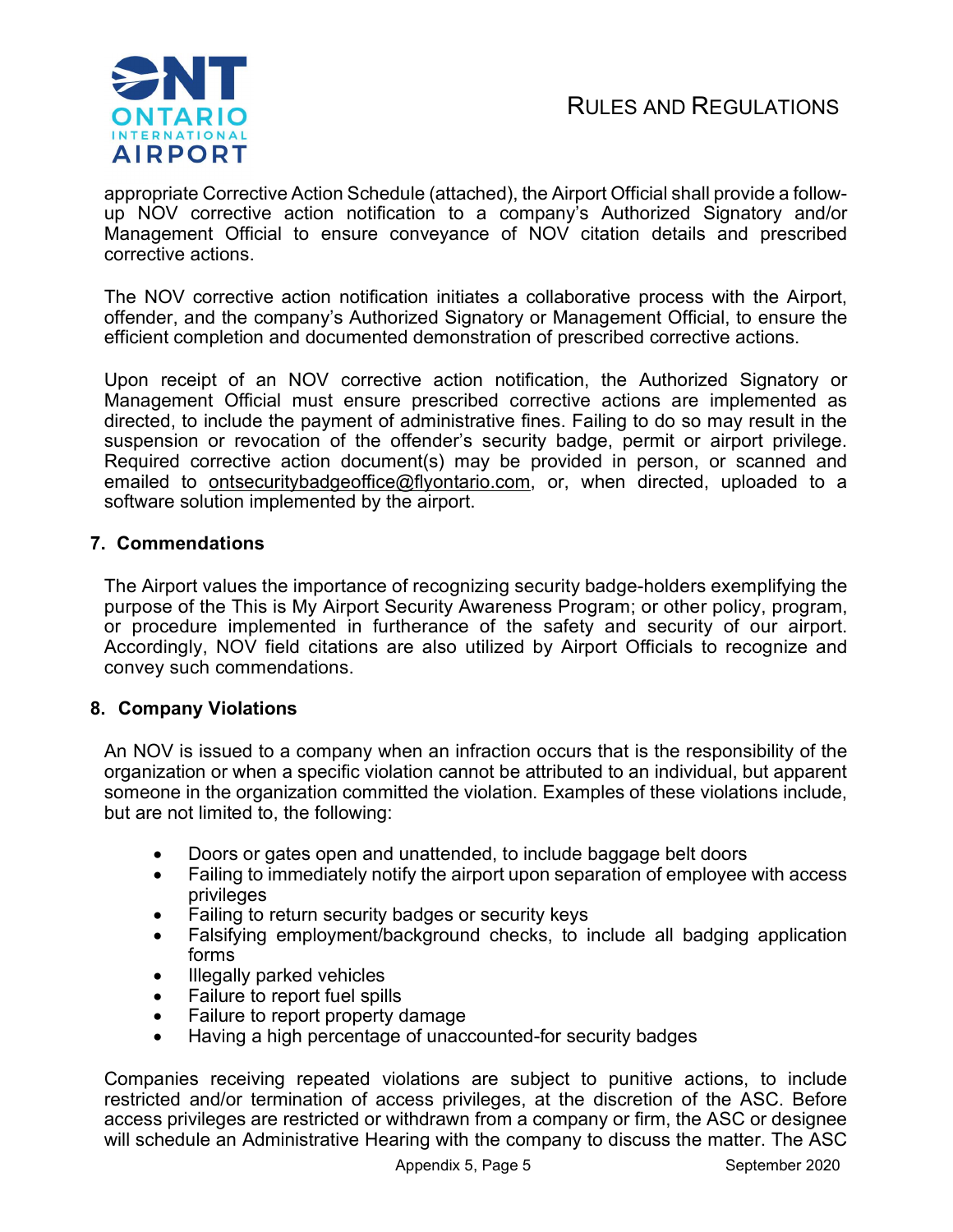

or designee will base the decision on a number of considerations, to include:

- The necessity of the organization to have access to restricted areas or the airport
- The number of violations
- The number of employees in the organization
- Previous discussions with the organization
- The organization's ability or lack thereof to correct the problem

# 9. Corrective Actions

All corrective actions are prescribed to ensure the offender and/or company are fully knowledgeable of their safety and security responsibilities, and to impress upon the offender and/or company the importance of willful and sustained compliance with the Rules and Regulations and the ASP. The SAFE program is a progressive action program, whereby the offender's compliance history is considered prior to the determination of corrective actions.

When the ASC or designee determines for any reason that a violation, a criminal act, or the threat of violence or harm by a person holding a security badge constitutes an immediate or continuing threat to the safety and security of the Airport, the ASC may immediately suspend the security badgeholder's secured or sterile area access privileges. The ASC may also temporarily or permanently suspend access privileges if credible information from a Federal, State or Local law enforcement agency deems an individual or an employer as a threat to the security of the Airport. Suspension of access privileges under these circumstances are subject to due process and review.

a. On the Spot Counseling

The issuing official may elect to close violations with "On the Spot Counseling", whereby the issuing official determined a counseling discussion with the individual achieved immediate compliance. IMPORTANT: The issuance of an On the Spot Counseling action does not necessarily prohibit the prescription of further corrective actions issued from receipt of additional information, or upon review of an individual and/or company's SAFE compliance history.

b. Suspension of Security Badge

Suspension is the fixed term removal of security badge privileges and may be immediately levied against a security badgeholder who has committed a violation. A suspension results in the temporary deactivation and seizure of the offending person's security badge for the period prescribed in the attached Corrective Action Schedules. Any violation may impact all the recipient's security badge(s) or permit(s). For example, if an individual works for more than one (1) employer, the suspension of one (1) security badge or permit may result in the suspension of all security badges and permits held by the individual.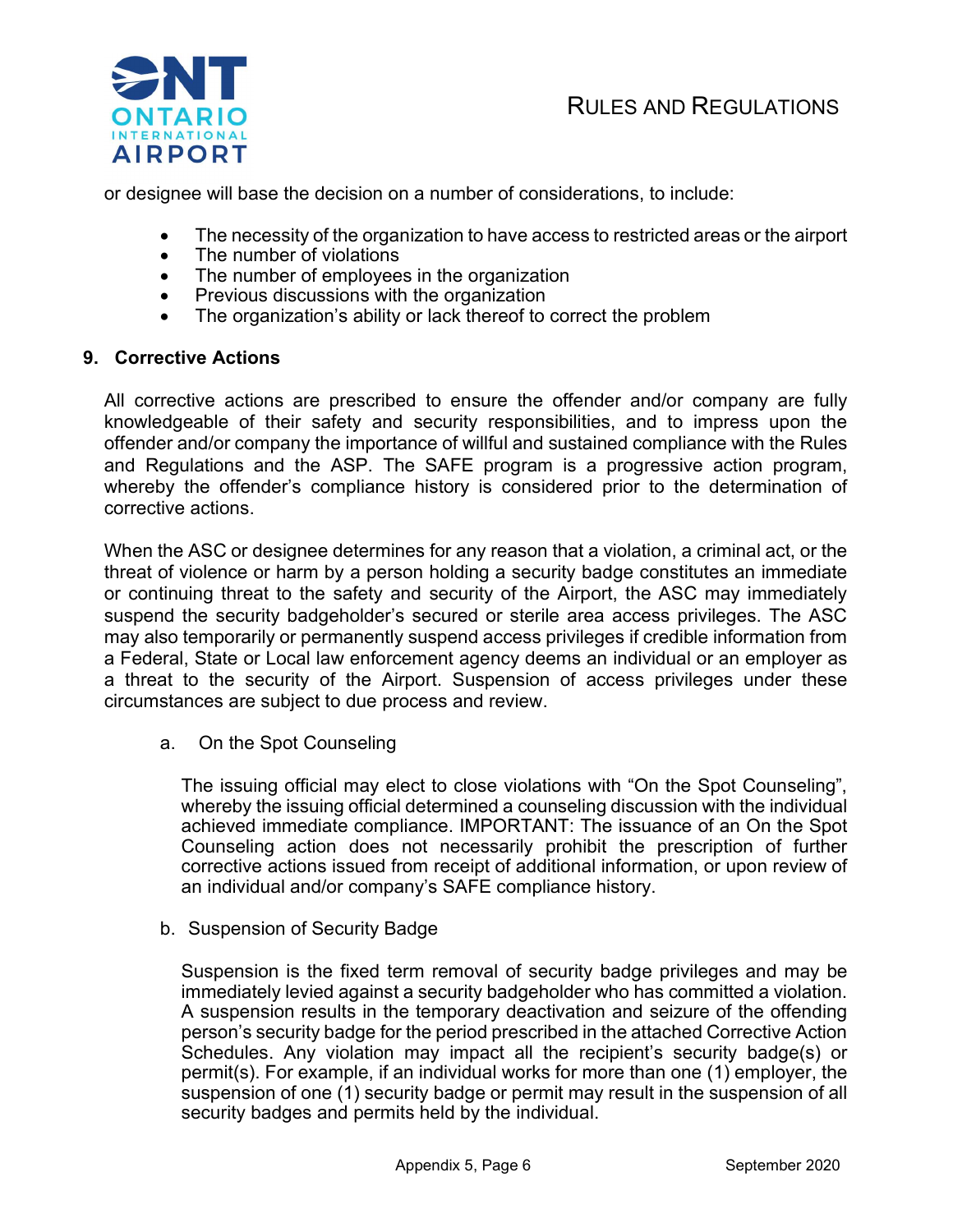

c. Revocation of Security Badge

Revocation is the permanent removal of security badge privileges. A revocation may be levied against a person who has committed a serious security violation, or several security violations. This will result in the deactivation of a person's security badge for a period of up to two (2) years. Any revocation action impacts all the recipient's security badges or permits. For example, if an individual works for more than one (1) employer, the revocation of one (1) security badge or permit results in the revocation of all security badges and permits held by the individual. The security badgeholder subject to revocation may not apply for a security badge or be escorted into and within any airport Restricted Area.

d. Administrative Fines

Pursuant with the Security Violation Corrective Actions Schedule (Attachment 2), violations of security requirements may result in the assessment of administrative fines. In coordination with the Security Badge Office, all fines are payable to the Ontario International Airport Authority (OIAA) by the sponsoring company no later than fourteen (14) business days from the date of issuance. Administrative fines remaining unpaid after this time period will result in the suspension or revocation of the offender's Security Badge.

e. Civil Penalties Imposed by the Transportation Security Administration (TSA)

Any company will be responsible for payment or reimbursement to the Ontario International Airport Authority (OIAA) for any civil penalties imposed by the TSA for individual security violations by their employees for violations under 49 CFR Part 1542.

Additionally, both company and employee, may be personally subject to civil penalties imposed by the TSA for individual security violations they commit under 49 CFR Part 1540, to include 49 CFR § 1540.105 - Security Responsibilities of Employees and other Persons, which prohibits the following activities:

- 1. Tamper or interfere with, compromise, modify, attempt to circumvent, or cause a person to tamper or interfere with, compromise, modify, or attempt to circumvent any security system, measure, or procedure implemented under this subchapter; and
- 2. Enter, or be present within, a secured area, AOA, SIDA or Sterile Area without complying with the systems, measures, or procedures being applied to control access to, or the presence or movement in, such areas; and
- 3. Use, allow to be used, or cause to be used, any airport-issued or airportapproved access medium or identification medium that authorizes the access, presence, or movement of persons or vehicles in secured areas,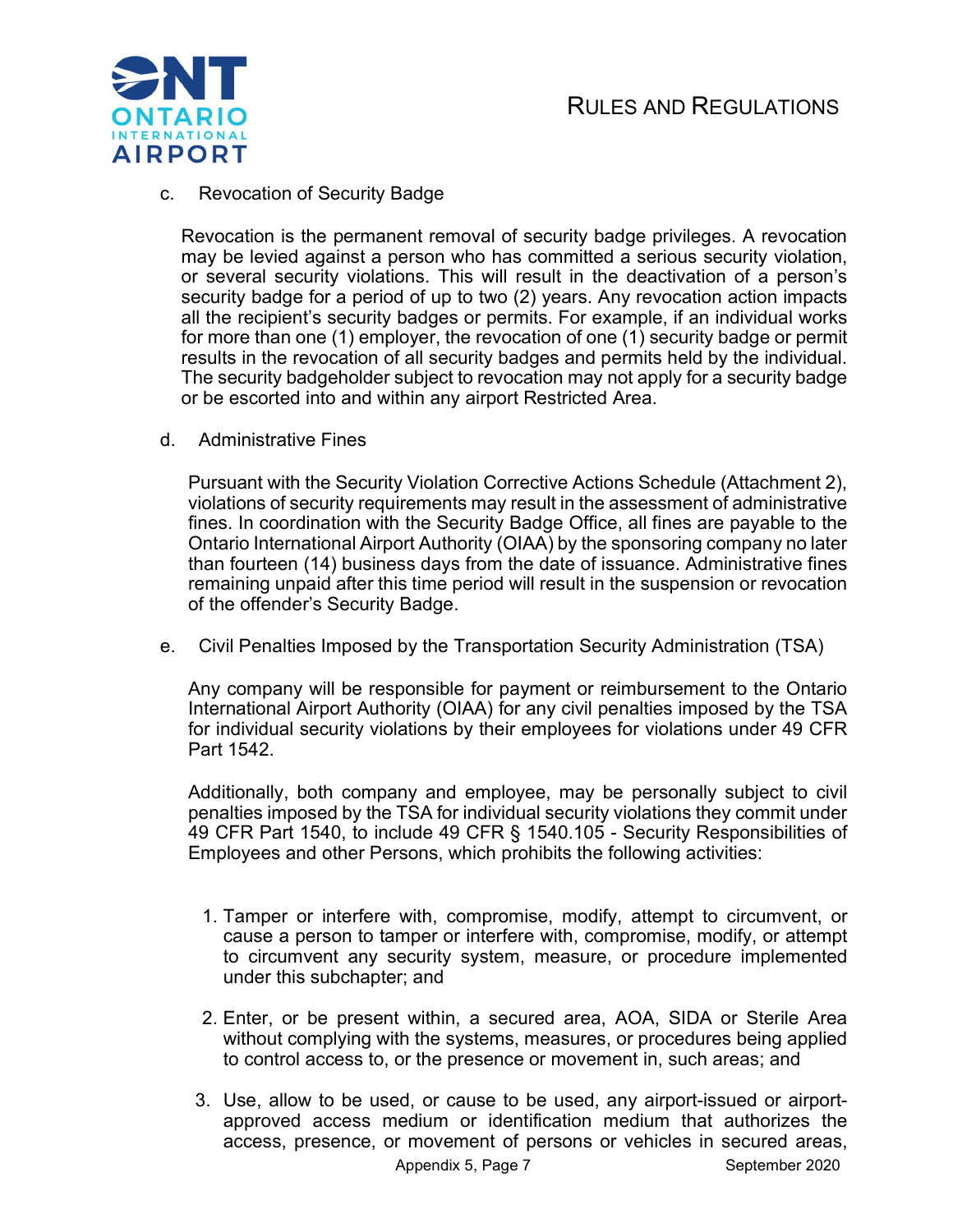

AOA's, or SIDA's in any other manner than that for which it was issued by the appropriate authority under this subchapter.

Should the Airport be made aware an employee is under investigation by the TSA for individual security violations at the airport, the employee's security badge may be suspended until the employee can provide the Airport with formal documentation from the TSA demonstrating disposition of the investigation.

# 10. CORRECTIVE ACTION SCHEDULES

a. AOA Pedestrian Safety and Motor Vehicle Operation Violations - Point System

 The AOA Safety Violation Points Accumulation Schedule (Attachment 1) shall be referenced for all AOA Pedestrian Safety and Motor Vehicle Operation Violations. This is a progressive point-based system used to track violations of AOA Pedestrian Safety and Motor Vehicle Operation Violation requirements. Points assessed for each reported violation are cumulative and maintained by the Security Badge Office and/or Airfield Operations. Points will remain assigned for each specific infraction as indicated in Attachment 1 – AOA Safety Violation Points Accumulation Schedule and remain on an individual and/or company's compliance history for twelve (12) consecutive calendar months from issuance of the most recent violation. For example, if an individual and/or company receives an additional violation within a 12-month period of a previous violation, the points are added to the 12-month period total.

 The Airport, at its sole discretion, has authority to restrict access to the AOA in response to egregious offenses in which further access may result in serious safety and/or security compromises. The security badge of an offender can be seized immediately, pending results of a timely investigation of an egregious incident or violation. Any egregious incident or violation may result in permanent revocation of AOA access privileges. Examples of egregious offenses include intentional or deliberate acts, repeated violations of the same nature, unlawful acts, actions affecting safety of flight, and any violation described in Attachment 1 – AOA Safety Violation Points Accumulations Schedule of six (6) or more points.

#### b. Security Violations

 The Security Violation Corrective Actions Schedule (Attachment 2) shall be referenced for all Security Violations, to include the issuance of administrative fines. The ASC or designee may make exceptions based upon the totality of circumstances, to include the nature and security impact of each violation, and any mitigating or extenuating information received from the investigation.

 Enforcement of penalties associated with security violations is based upon the number and type of the security violations which occur over a two (2) year rolling period. If successive security violations occur in a shorter period of time, the penalties are likely to be more severe, up to and including suspension or revocation of the offender's security badge. Revocation in this case is defined by removal of the security badge and all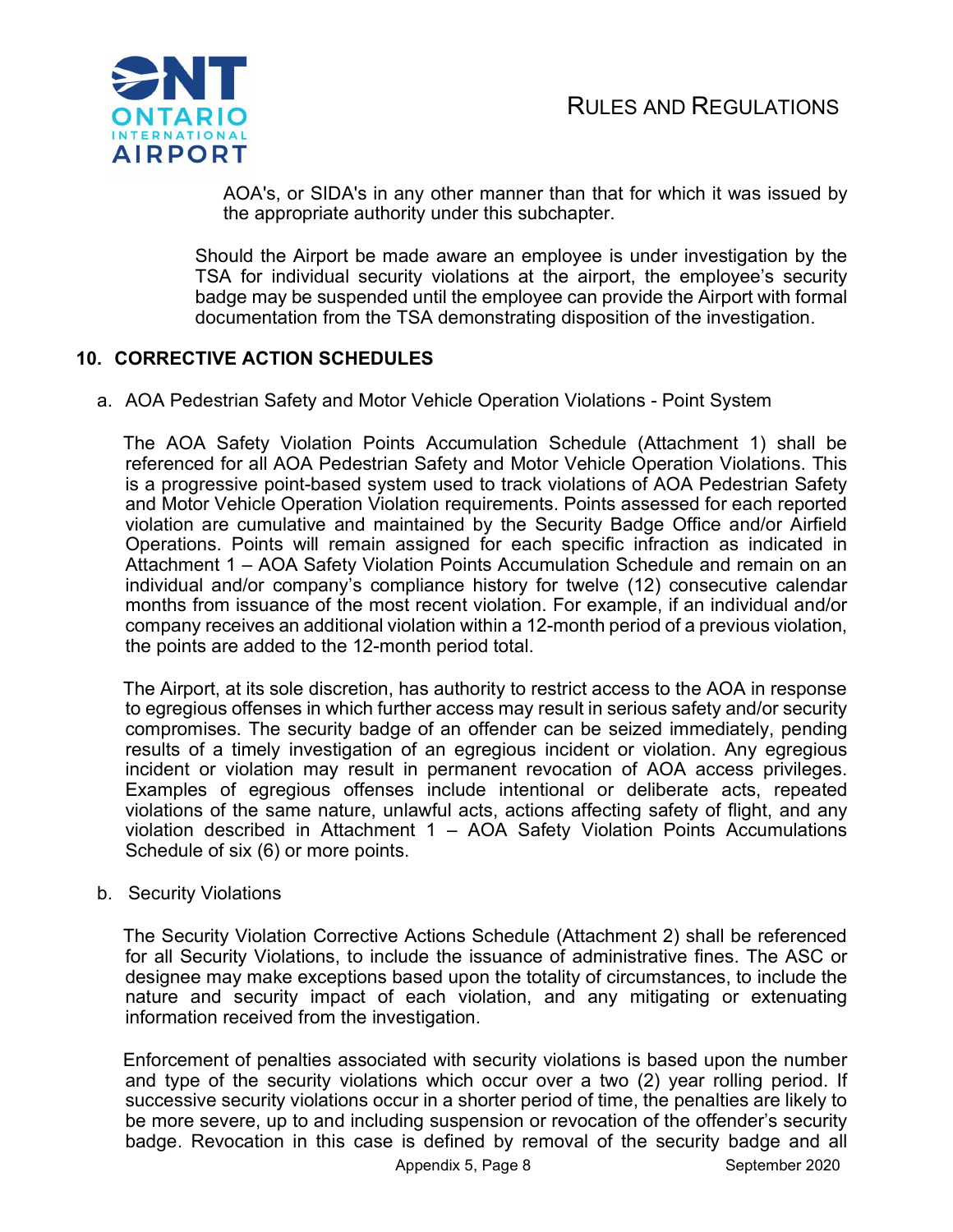

unescorted or escorted access to Restricted Areas of the airport. Persons who have had their security badge and associated access revoked may not apply for a period of two (2) years and may not be escorted into or within any Airport Restricted Area. Depending upon the circumstances, in the reasonable discretion of the ASC or designee, this period may be extended or shortened based upon mitigating or aggravating circumstances. The penalty components are described in Attachment 2 - Security Violation Corrective Actions Schedule. All imposed administrative fines are in addition to any other rights or remedies available to the Airport.

# 11. VIOLATION HEARING

The Violation Hearing provides an offender and their Authorized Signatory or Management Official an opportunity to explain the circumstances that led to the violation. The process also provides an opportunity to further counsel the individual regarding the subject requirements of the Airport Rules and Regulations and/or ASP.

For violations not involving confiscation of a security badge, the offender and his/her Authorized Signatory or Management Official must contact the Security Badging Office, at ontsecuritybadgeoffice@flyontario.com, or 909 544-5170, within five (5) business days of the violation to request a Violation Hearing. If the Security Badging Office is not contacted within five (5) business days, the offender's security badge, permit or other airport privileges may be suspended until the Violation Hearing is held.

The offender and his/her Authorized Signatory or Management Official must both be present at the Violation Hearing. If the offender does not appear for the hearing, or the Security Badging Office has not been notified for rescheduling within twenty-four (24) hours of the missed hearing, the offender's security badge and/or permit(s) will be suspended. One rescheduled hearing will be permitted; however, if a hearing requires a rescheduling more than once, the offender's security badge access and/or permit(s) may be suspended until the hearing has been attended.

A Hearing Officer will be appointed by the ASC or designee to preside over the hearing. Upon completion of the hearing, the Hearing Officer may assess corrective actions befitting the violation and/or offender's compliance history, in accordance with the appropriate Corrective Action Schedules, to include remedial training, administrative fines, and possible suspension and/or revocation of the offender's security badge and/or permit(s).

# 12. APPEALS PROCESS

All decisions to impose punitive actions, to include an administrative fine, or the suspension or revocation of a security badge or permit, will be expressed to the offender or his/her Authorized Signatory at the Violation Hearing. Any party aggrieved by a decision to impose a punitive action may appeal the decision in accordance with the procedures below. This process allows the offender an opportunity to reveal any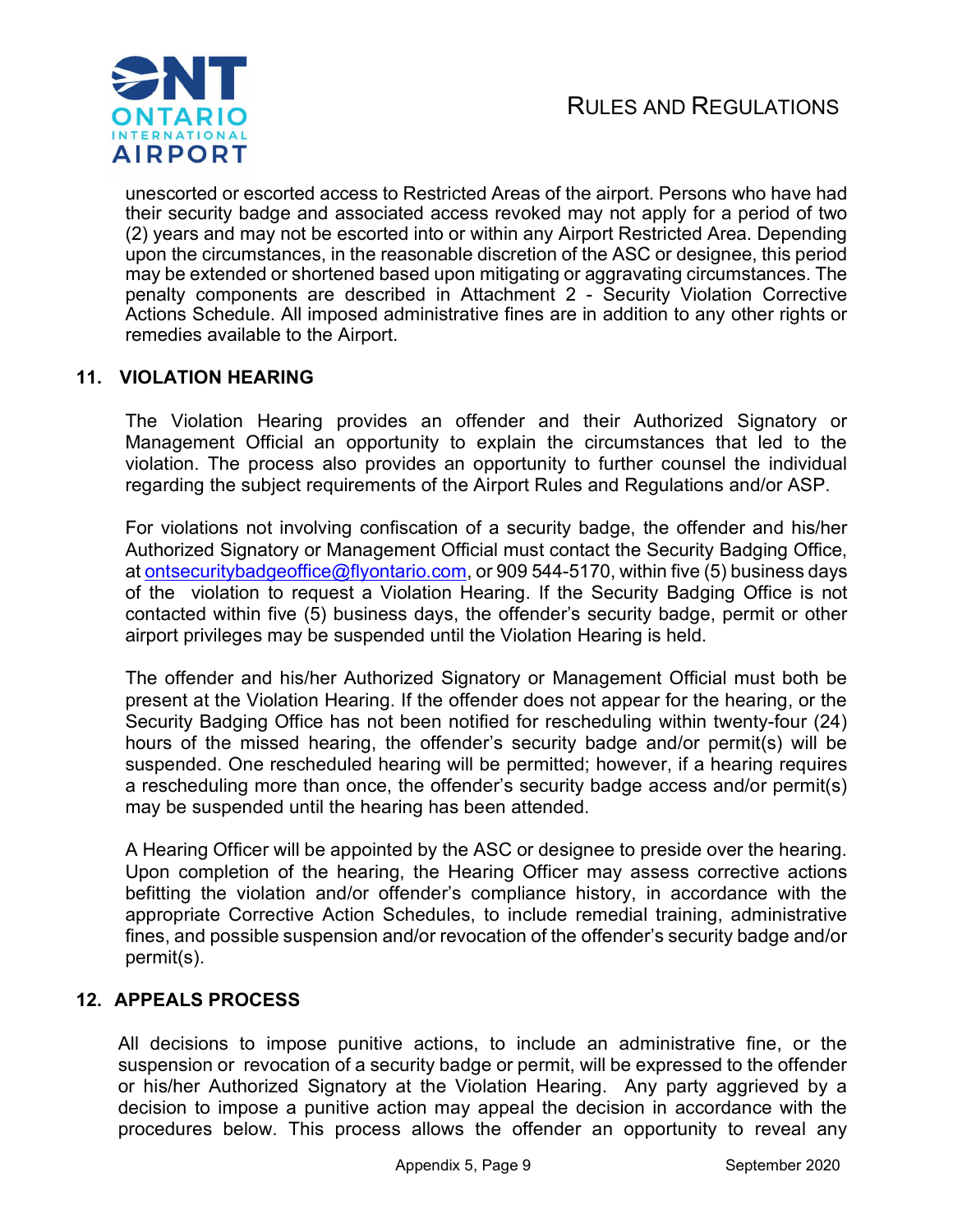

extenuating circumstances which may influence the assessment of punitive actions associated with the violation.

- a. The permittee or security badge-holder shall file a Notice of Appeal with the ASC or designee within five (5) business days from the Violation Hearing. The Notice of Appeal shall set forth the specific objections to the punitive action. The objections shall form the basis of the appeal. If no appeal is received, permanent punitive actions will be assessed based upon the offense cited.
- b. The Chief Operating Officer (COO) or designee shall be the designated Hearing Officer.
- c. The Hearing Officer shall set a time and location for the hearing no later than fifteen (15) business days after receipt of the Notice of Appeal.
- d. The hearing shall be conducted in an informal manner to determine if the facts support the punitive action.
- e. The Hearing Officer shall not be bound by any technical rules of evidence in the conduct of such hearings.
- f. The decision of the Hearing Officer shall be based upon substantial and reliable evidence.
- g. All parties to the hearing shall have the right to present evidence. The burden of proof shall always be on the party appealing the punitive action.
- h. The decision of the Hearing Officer shall be rendered within fifteen (15) business days after the closing of the record and shall be based upon the evidence presented. The decision shall 1). Affirm the punitive action; or 2). Modify the punitive action; or 3). Reverse the punitive action.
- i. The decision of the Hearing Officer is final.

# 13. Former Employee

Security badge applicants must resolve all previous violations that are pending before being allowed to proceed in the fingerprinting or badging process. Violations are transferrable and apply to an offender in accordance with the applicable Corrective Actions Schedule. If a security badge applicant is a former security badgeholder having a pending violation, and attempting to be employed/badged by a different company, the Authorized Signatory or Management Official from the new company must attend a Violation Hearing with the applicant.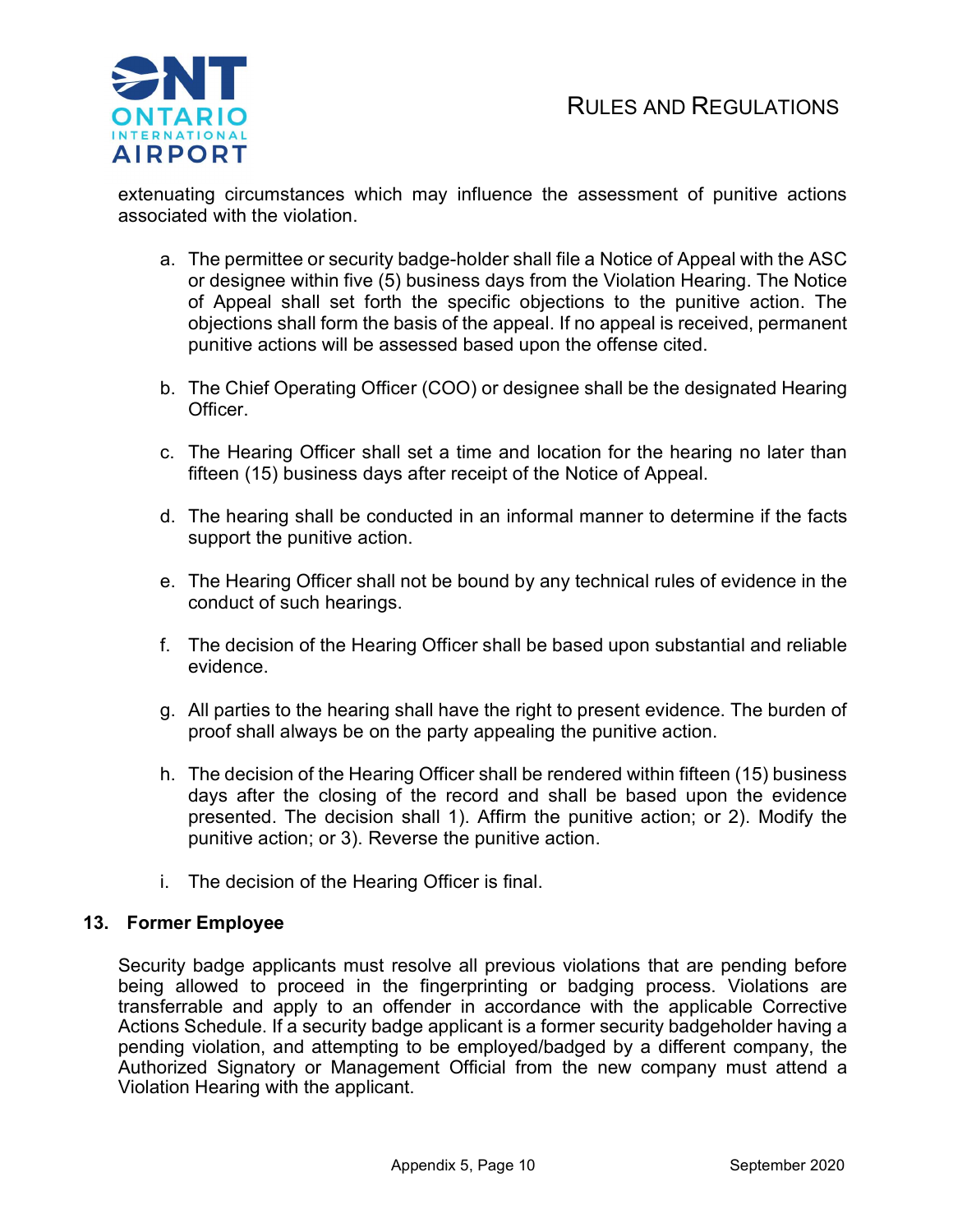

# ATTACHMENT 1 – AOA SAFETY VIOLATION POINTS ACCUMULATION SCHEDULE

| <b>4 POINTS</b>                                                                                                                                            | <b>6 POINTS</b>                                           | 9 POINTS                                                                            | <b>12 POINTS</b>  |               |
|------------------------------------------------------------------------------------------------------------------------------------------------------------|-----------------------------------------------------------|-------------------------------------------------------------------------------------|-------------------|---------------|
| <b>Remedial Training</b>                                                                                                                                   | 1- Day suspension of AOA                                  | 14-day suspension of AOA                                                            | Possible          |               |
| Within 7 Days                                                                                                                                              | access / driving privileges                               | access / driving privileges                                                         | permanent         |               |
|                                                                                                                                                            |                                                           |                                                                                     | suspension of AOA |               |
|                                                                                                                                                            |                                                           |                                                                                     | access / driving  |               |
| privileges<br>All AOA Safety Violations include the issuance of 1). Notice of Violation, and 2). On the Spot                                               |                                                           |                                                                                     |                   |               |
|                                                                                                                                                            | Counseling by the Issuing Official(s).                    |                                                                                     |                   |               |
| <b>DESCRIPTION OF OFFENSE</b>                                                                                                                              |                                                           |                                                                                     |                   | <b>POINTS</b> |
|                                                                                                                                                            | PHYSICAL IMPAIRMENT: Alcohol or drug use confirmed by OPD |                                                                                     |                   |               |
| <b>LOSS OF DRIVING PRIVILEGES</b>                                                                                                                          |                                                           |                                                                                     |                   | <b>NA</b>     |
| <b>RECKLESS DRIVING:</b> Operation of a vehicle in a manner which could cause                                                                              |                                                           |                                                                                     |                   |               |
|                                                                                                                                                            |                                                           | harm or injury to persons or property and/or speeding in excess of two (2) times    |                   | 9             |
| the speed limit                                                                                                                                            |                                                           |                                                                                     |                   |               |
| <b>SAFETY: Non-vehicular horseplay</b>                                                                                                                     |                                                           |                                                                                     |                   | 9             |
|                                                                                                                                                            | <b>UNAUTHORIZED SMOKING ON THE AIRFIELD</b>               |                                                                                     |                   | 6             |
|                                                                                                                                                            |                                                           | <b>ACCIDENT REPORTING:</b> Failure to report accident, to include damage to         |                   | 9             |
| airport property (e.g. signage)                                                                                                                            |                                                           |                                                                                     |                   |               |
| PROPERTY DAMAGE: Damage to airport property (replacement costs)                                                                                            |                                                           |                                                                                     |                   | 6             |
| <b>RUNWAY INCURSION:</b> Any unauthorized intrusion onto a runway                                                                                          |                                                           |                                                                                     |                   | 9             |
|                                                                                                                                                            |                                                           | CUTTING OFF/ BLOCKING AIRCRAFT: Impeding path of taxiing/towed aircraft             |                   |               |
|                                                                                                                                                            |                                                           | (cut-off) or blocking path with parked equipment, tugs, materials or vehicles       |                   | 6             |
| including parking equipment or vehicle on or within the taxilane object-free area                                                                          |                                                           |                                                                                     |                   |               |
| <b>WALKING:</b> On or across a runway, taxiway, taxilane, or terminal to terminal                                                                          |                                                           |                                                                                     |                   | 4             |
| <b>FUEL SPILLS</b>                                                                                                                                         |                                                           |                                                                                     |                   | 6             |
|                                                                                                                                                            |                                                           | <b>HAZMAT:</b> Hazardous operations within a hangar, to include fuel transfers, hot |                   |               |
|                                                                                                                                                            |                                                           | work, spray painting, paint stripping, storage of items that can produce open       |                   |               |
|                                                                                                                                                            |                                                           |                                                                                     |                   |               |
| flames, flammable or combustible liquids storage at an aircraft storage area<br>exceeding the limits allowed in accordance with the rules and regulations; |                                                           |                                                                                     |                   | 9             |
| hazardous material disposal into the storm drains, wastewater sanitary systems,                                                                            |                                                           |                                                                                     |                   |               |
| or onto the ground or apron                                                                                                                                |                                                           |                                                                                     |                   |               |
| <b>HAZMAT:</b> Disposing of batteries, used tires, hazardous liquids, or any                                                                               |                                                           |                                                                                     |                   | 9             |
| substance in violation of the law, ordinance and/or Airport Rules and Regulations                                                                          |                                                           |                                                                                     |                   |               |
| <b>SPEEDING:</b> Excess of posted/marked or identified speed limits for operating                                                                          |                                                           |                                                                                     |                   | 3             |
| location                                                                                                                                                   |                                                           |                                                                                     |                   |               |
| TAXIWAY / VEHICLE CONTROL LINE ENTRANCE: Driving a vehicle, or                                                                                             |                                                           |                                                                                     |                   |               |
| towing an aircraft, onto or across a taxiway or vehicle control line without proper                                                                        |                                                           |                                                                                     | 3                 |               |
| authorization                                                                                                                                              |                                                           |                                                                                     |                   |               |
| <b>SEATBELT USE:</b> Not using a seatbelt or other safety equipment on a vehicle                                                                           |                                                           |                                                                                     |                   | 3             |
| so equipped                                                                                                                                                |                                                           |                                                                                     |                   |               |
| NOT FOLLOWING AIRPORT ATCT INSTRUCTIONS: Failure to obtain prior                                                                                           |                                                           |                                                                                     |                   |               |
| proper authorization, training, or follow the instructions of ATCT while operating                                                                         |                                                           |                                                                                     |                   | 3             |
| on or within the AOA and/or AMA                                                                                                                            |                                                           |                                                                                     |                   |               |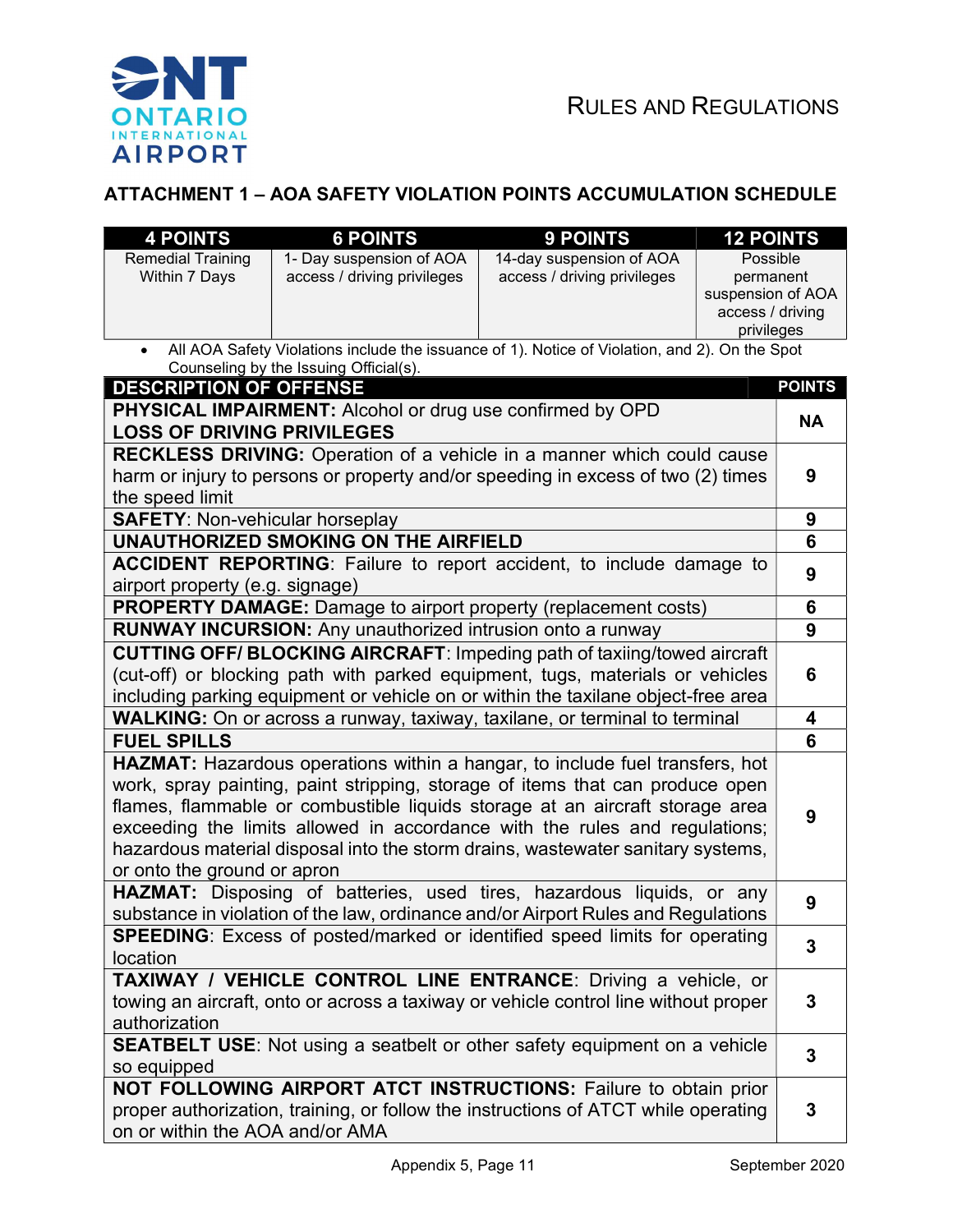

| MECHANICAL CONDITION: Operation of a vehicle of unsound or unsafe<br>mechanical condition                     | $\overline{3}$          |  |
|---------------------------------------------------------------------------------------------------------------|-------------------------|--|
|                                                                                                               |                         |  |
| <b>TEXTING / DISTRACTED:</b> Texting or use of cell phone while driving on the AOA<br>or in Bagwell           | $\overline{3}$          |  |
| <b>OBEYING SIGNS, MARKINGS, INSTRUCTIONS: Failure to obey lawful signals</b>                                  |                         |  |
| of Airport Official, or comply with posted signs, markings, traffic signals                                   | $\overline{2}$          |  |
| <b>DRIVE LANE VIOLATIONS: Failing to utilize (shortcutting) drive lanes or service</b>                        |                         |  |
| roads; yield to through traffic on service road or adhere to posted markings,<br>signage, guidance or notices | $\mathbf{2}$            |  |
| ELECTRONIC DEVICE USE: Driving while using an electronic device not                                           |                         |  |
| authorized or operationally necessary                                                                         | $\overline{2}$          |  |
| TOWING/SAFE LOADS: Exceeding authorized tow limits or numbers (bag                                            | $\overline{2}$          |  |
| carts/dollies) / unsafe load                                                                                  |                         |  |
| LICENSE: Valid driver's license not in possession (immediate removal from                                     |                         |  |
| airfield)                                                                                                     | $\overline{2}$          |  |
| MVOP: Driving vehicle on the AOA with an expired or without a Motor Vehicle                                   | 9                       |  |
| Operating Permit (immediate removal from airfield)                                                            |                         |  |
| MVOP: Driving vehicle on the AOA without a driver's permit (immediate removal                                 | 12                      |  |
| from airfield)                                                                                                |                         |  |
| TAILGATE: Allowing others to ride on a vehicle tailgate or cabin service vehicle                              |                         |  |
| platform or exceeding vehicle design, or designated seating, passenger or                                     | $\mathbf 2$             |  |
| storage capacity                                                                                              |                         |  |
| <b>EMERGENCY / YIELDING RIGHT-OF-WAY: Failure to give right-of-way to any</b>                                 | $\overline{2}$          |  |
| emergency response vehicle                                                                                    |                         |  |
| AIRCRAFT TOW TRAINING: Towing of Aircraft without the proper level of                                         | 3                       |  |
| drivers training                                                                                              |                         |  |
| <b>CHOCKING AND BRAKES:</b> Failure to properly chock and set parking brakes of                               |                         |  |
| any parked, unattended or running equipment, vehicle or wheeled apparatus, or                                 | 3                       |  |
| while fueling aircraft                                                                                        |                         |  |
| <b>PARKING: Illegal parking around aircraft parking gates</b>                                                 | $\mathbf{2}$            |  |
| <b>PARKING:</b> Staging or storing of ground support equipment (GSE) or vehicles in                           |                         |  |
| an unauthorized area (aircraft parking area, fire lane, Object-Free Area, etc.)                               | $\overline{\mathbf{2}}$ |  |
| <b>VEHICLE SAFETY:</b> Exceeding designed vehicle capacity                                                    | $\mathbf{2}$            |  |
| VEHICLE SAFETY: Failure to transport freight, cargo, or mail in a safe manner                                 | $\overline{\mathbf{2}}$ |  |
| <b>WILDLIFE:</b> Feeding wildlife or pets on airfield                                                         | $\overline{\mathbf{2}}$ |  |
| FOD: Creating a FOD hazard (littering) or failing to pick up FOD                                              | $\overline{\mathbf{2}}$ |  |
| FOD: Uncollected trash, leaving a dumpster lid open, or creating a wildlife hazard                            | 1                       |  |
| <b>EQUIPMENT:</b> Failure to use headlights at night or during reduced visibility                             | 1                       |  |
|                                                                                                               |                         |  |
| <b>EQUIPMENT:</b> Using another company's equipment without authorization                                     | 1<br>1                  |  |
| <b>EQUIPMENT:</b> Maintenance of equipment in unauthorized area                                               |                         |  |
| BIKES, SKATES: Unauthorized riding of bikes, scooters, or skates on the AOA                                   | 1                       |  |
| <b>VESTS:</b> Failure to wear reflective vest on AOA when required                                            |                         |  |

# ATTACHMENT 1 GUIDANCE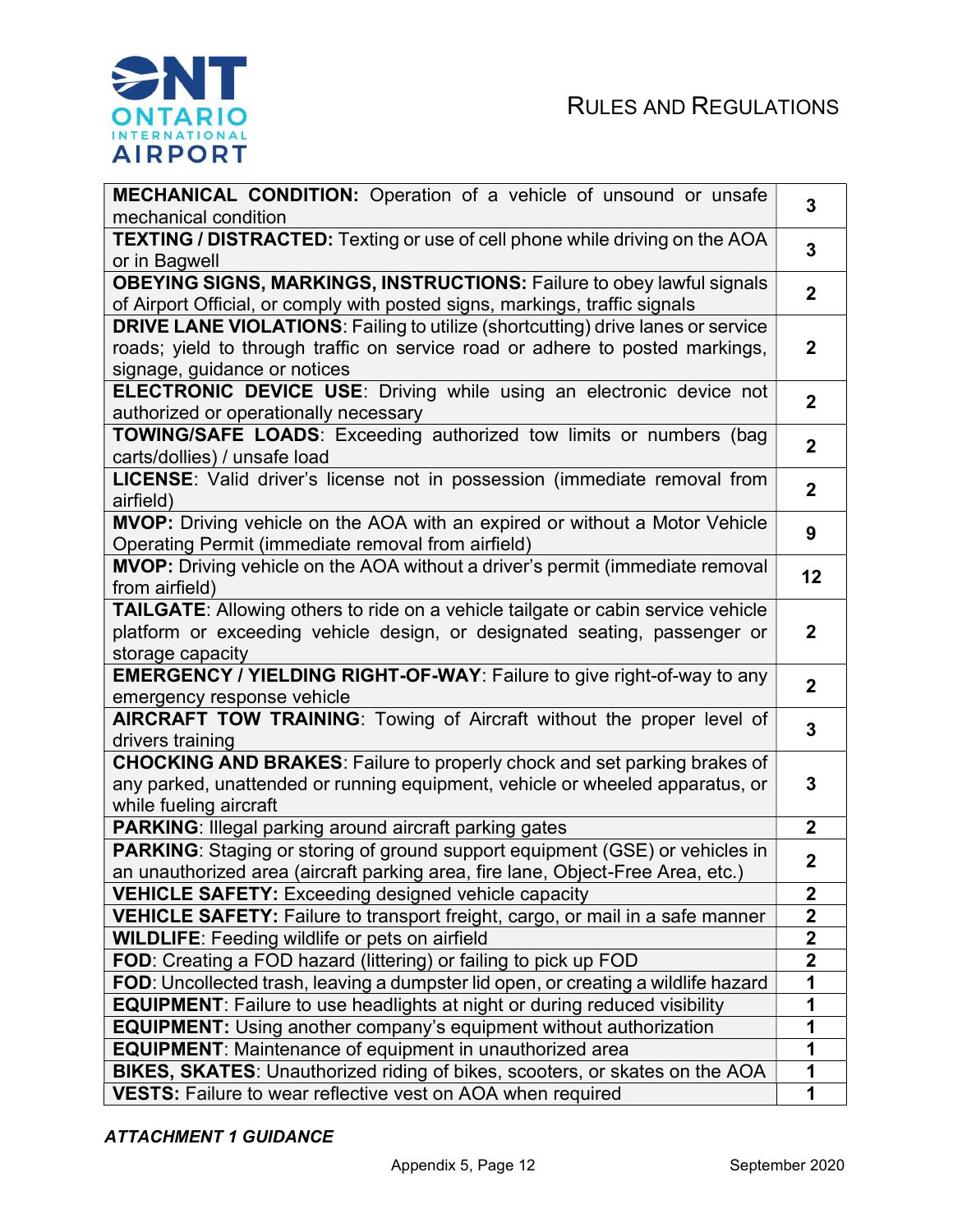

APPEALS: All appeals must be requested in writing and addressed to the Airport Security Coordinator within five (5) business days from a Violation Hearing. The request shall set forth the specific objections to the punitive action, the basis of the appeal, and include any and all supporting material. If no appeal is received within the allotted time, permanent penalties will be assessed based upon the offense cited.

APPLICABILITY: The AOA Safety Violation Points Accumulation Schedule applies to all AOA violations committed within a rolling twelve (12) month period. Other violations not listed above will be classed with similar violations, at the Airport Security Coordinator, Airfield Operations Manager and/or Hearing Officer's discretion. Violations more serious than those listed, that may pose a threat to the health, welfare, and safety to people, property, or the airport; or failure to complete required corrective actions, may result in the suspension or revocation of the individual's security badge, airport permits, and privileges.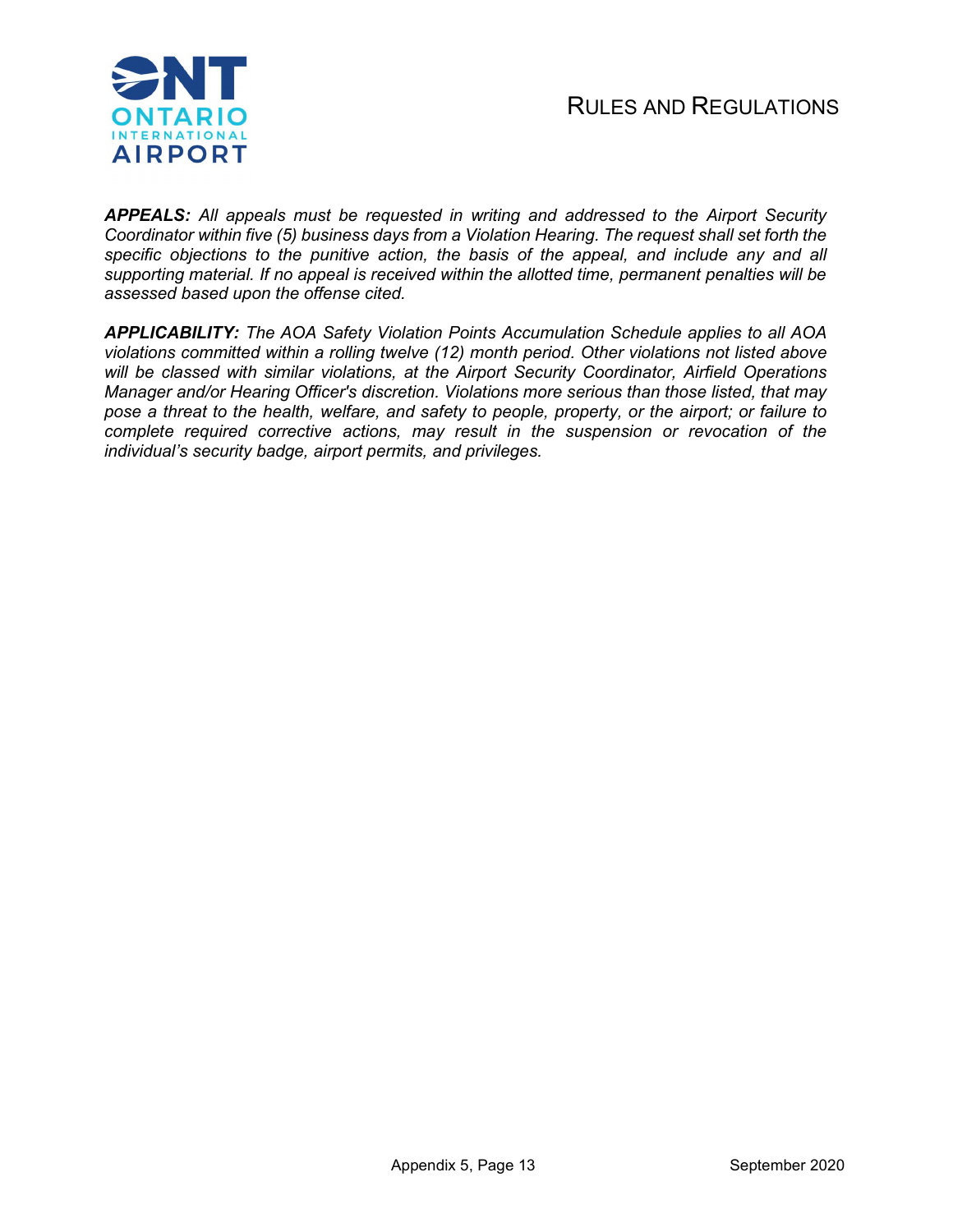

# ATTACHMENT 2 – SECURITY VIOLATION CORRECTIVE ACTIONS SCHEDULE

# CLASS - 1 SECURITY VIOLATIONS

#### Security Badge Violations

- Altering the appearance of a security badge with stickers or other encumbrances
- Failure to display a security badge above the waist, below the neck, on the outermost garment
- Display or use of a security badge for company not working for at the time
- Failure to challenge individuals not displaying a security badge
- Failure to cooperate during a security badge challenge
- Using or attempting to use an expired security badge
- Using or attempting to use a security badge previously reported lost or stolen

#### Reporting Violations

- Failure to immediately report a challenge failure to OPD/Airport Officials
- Failure to immediately report any security violation or suspicious behavior to OPD/Airport **Officials**
- Failure to immediately report ACAMS alarms and/or wait for responding OPD/Airport Officials

#### Clear Zone Violations

Violation of AOA perimeter clear zone

# CLASS - 2 SECURITY VIOLATIONS

#### Security Badge Violations

Failure to immediately produce a security badge when challenged

#### Escort Violations

- Not controlling or monitoring an escorted vehicle (e.g. not positioned as lead vehicle)
- Not controlling or monitoring escorted person(s) or following approved escort procedures
- Failure to transfer escorting responsibilities to an authorized escort
- Escorting without having a communication means to immediately contact OPD/Airport Officials

#### Access Violations

- Forcing open a security door by any means
- Accessing or within a Restricted Area without a security badge in possession
- Leaving a Restricted Area door or gate open and unattended
- Failure to ensure a Restricted Area vehicle gate closes and secures before departing
- Failure to ensure a Restricted Area pedestrian door closes and secures before departing

#### Reporting Violations

• Failure to immediately report a lost or stolen security badge or security key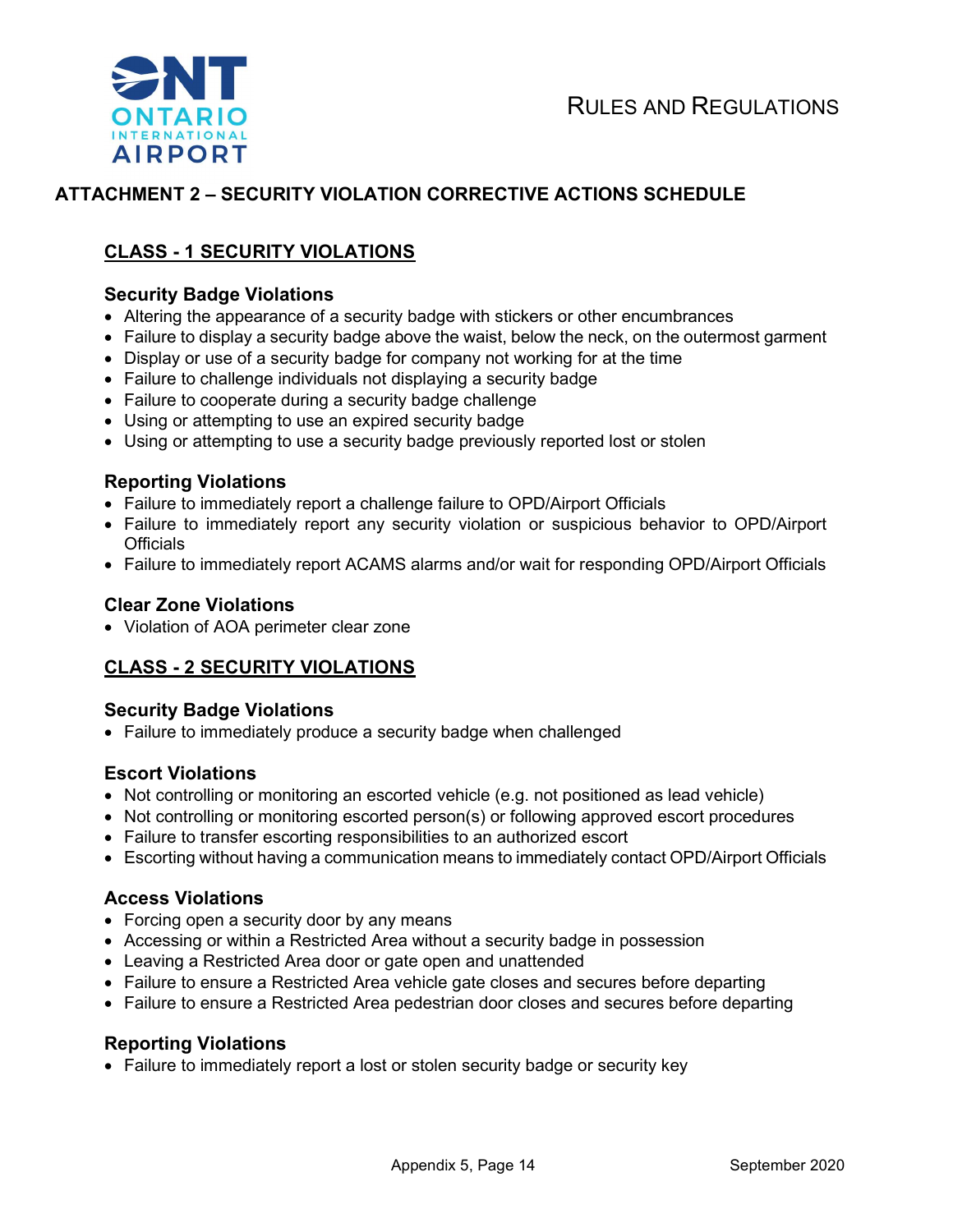

# Other Violations

- Failure to comply with Duty-Free Security Tamper Evident Bag (STEB) procedures
- Performing Restricted Area access point and/or security measure modifications without airport approval, to include addition, modification or removal of CCTV systems.
- Causing disruption at the TSA screening checkpoint
- Failure to comply with lawful orders from Airport Officials, to include OPD and TBI personnel
- Authorized Signatory violations
- Jeopardizing public safety
- Leaving prohibited items unsecured in a sterile area
- Failure to secure, inventory, log, or audit sterile area prohibited items

# CLASS - 3 SECURITY VIOLATIONS

# Access Violations

- Accessing Restricted Area by Piggybacking or Tailgating
- Loaning a security key or controlled combination code to another authorized badgeholder
- Using another authorized individual's security key or controlled combination code

# Interference Violations

• Interfering with security screening or security procedures

# CLASS - 4 SECURITY VIOLATIONS

# Security Badge / Security Key Violations

- Loaning a security badge to any individual
- Using another individual's security badge
- Duplication of a security badge or security key

# Access Violations

- Knowingly allowing unauthorized access to a Restricted Area
- Entering a Restricted Area during a security badge suspension period.

# Escorting Violations

Knowingly escorting an individual having a suspended or revoked security badge

# Other Violations

- Altering, defacing, tampering or vandalizing airport property, security systems, devices or security badge
- Failing to comply with security screening or security procedures
- Knowingly introducing a TSA prohibited item into the sterile area not required for official duties
- Failure to pay security violation administrative fine within fourteen (14) business days
- Failure to disclose an arrest for any disqualifying offense
- Bypassing the screening checkpoint when personally traveling and/or escorting someone who's traveling on a commercial flight
- Bypassing, eluding, or evading any airport security system, inspection or procedure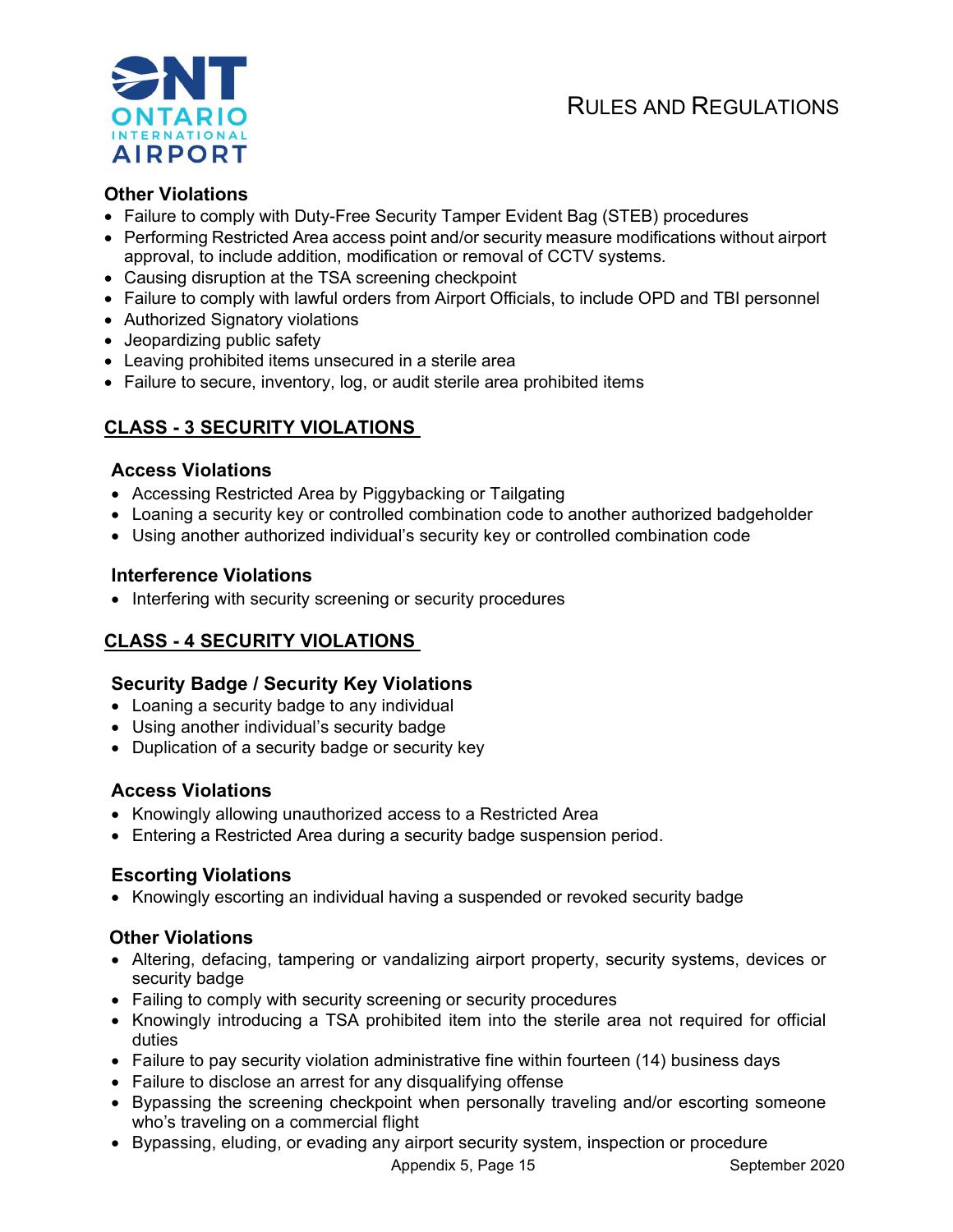

Circumventing security equipment or facilities or deliberately compromising security

All Security Violations include the issuance of 1). Notice of Violation, and 2). On the Spot Counseling by the Issuing Official(s); and may include TSA Referral Action.

| 2 Year<br><b>Period</b>           | Class - 1<br><b>Violations</b>                                                                                                                                                                            | Class - 2<br><b>Violations</b>                                                                                                                                                                                    | Class - 3<br><b>Violations</b>                                                                                                                                                               | Class-4<br><b>Violations</b>                                                                         |
|-----------------------------------|-----------------------------------------------------------------------------------------------------------------------------------------------------------------------------------------------------------|-------------------------------------------------------------------------------------------------------------------------------------------------------------------------------------------------------------------|----------------------------------------------------------------------------------------------------------------------------------------------------------------------------------------------|------------------------------------------------------------------------------------------------------|
| 1 <sup>st</sup><br><b>Offense</b> | <b>Remedial Training</b><br>$\bullet$                                                                                                                                                                     | \$200.00<br>$\bullet$<br>Administrative<br><b>Fine</b><br>7-Day<br>$\bullet$<br>Suspension of<br><b>Security Badge</b><br><b>Remedial Training:</b><br>[Badgeholder and<br>his/her Supervisor<br>or Manager]      | $•$ \$300.00<br>Administrative<br><b>Fine</b><br>$\bullet$ 14-Day<br>Suspension of<br><b>Security Badge</b><br>• Remedial Training:<br>[Badgeholder and<br>his/her Supervisor<br>or Manager] | <b>Revocation of</b><br><b>Security Badge,</b><br><b>Keys &amp; Restricted</b><br><b>Area Access</b> |
| 2 <sub>nd</sub><br><b>Offense</b> | \$50.00<br>Administrative<br>Fine<br>7-Day Suspension<br>$\bullet$<br>of Security Badge<br>Remedial<br>$\bullet$<br>Training:<br>[Badgeholder and<br>his/her Supervisor<br>or Manager]                    | \$400.00<br>$\bullet$<br>Administrative<br>Fine<br>$\bullet$ 14- Day<br>Suspension of<br><b>Security Badge</b><br><b>Remedial Training:</b><br>$\bullet$<br>[Badgeholder and<br>his/her Supervisor<br>or Manager] | \$500.00<br>Administrative<br><b>Fine</b><br>$\bullet$ 30-Day<br>Suspension of<br><b>Security Badge</b><br>• Remedial Training:<br>[Badgeholder and<br>his/her Supervisor<br>or Manager]     |                                                                                                      |
| 3 <sup>rd</sup><br><b>Offense</b> | \$200.00<br>Administrative<br><b>Fine</b><br>14-Day<br>$\bullet$<br>Suspension of<br><b>Security Badge</b><br>Remedial<br>$\bullet$<br>Training:<br>[Badgeholder and<br>his/her Supervisor<br>or Manager] | <b>Revocation of</b><br><b>Security Badge,</b><br><b>Keys &amp; Restricted</b><br><b>Area Access</b>                                                                                                              | <b>Revocation of</b><br><b>Security Badge,</b><br><b>Keys &amp; Restricted</b><br><b>Area Access</b>                                                                                         |                                                                                                      |
| 4th<br><b>Offense</b>             | <b>Revocation of</b><br><b>Security Badge,</b><br>Keys &<br><b>Restricted Area</b><br><b>Access</b>                                                                                                       |                                                                                                                                                                                                                   |                                                                                                                                                                                              |                                                                                                      |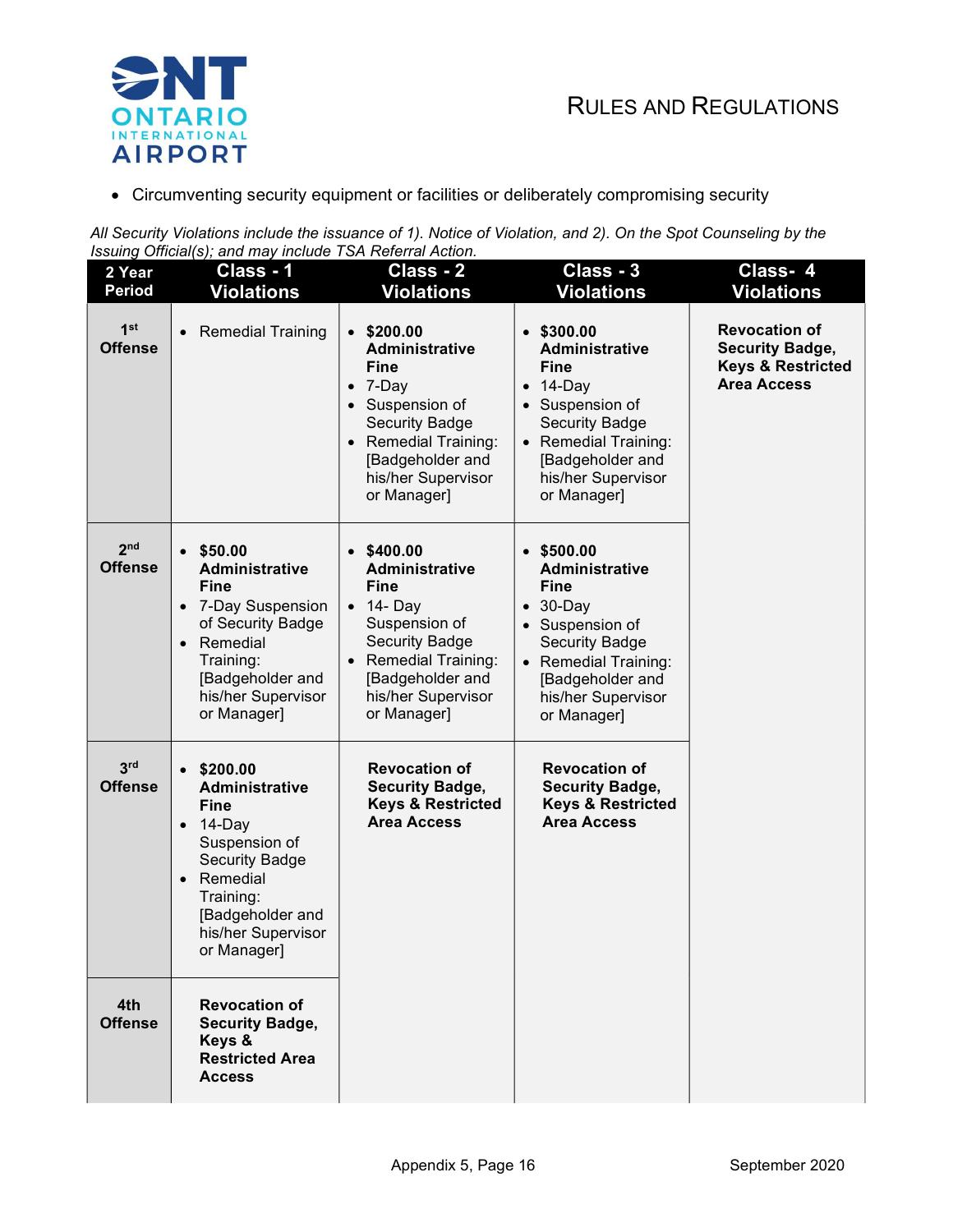

# OTHER OFFENSES

| 2 Year<br><b>Period</b>                                                                                                                                                                      | UNACCOUNTABLE SECURITY BADGES AND SECURITY KEYS                                                                                                                                                                                                                                                                                                                                         |                                                                                                                                                           |  |
|----------------------------------------------------------------------------------------------------------------------------------------------------------------------------------------------|-----------------------------------------------------------------------------------------------------------------------------------------------------------------------------------------------------------------------------------------------------------------------------------------------------------------------------------------------------------------------------------------|-----------------------------------------------------------------------------------------------------------------------------------------------------------|--|
| *Prior to the re-issuance of any airport property reported stolen (security badge or security key), a copy of the<br>associated Police Report must be provided to the Security Badge Office. |                                                                                                                                                                                                                                                                                                                                                                                         |                                                                                                                                                           |  |
| 1 <sup>st</sup><br><b>Offense</b>                                                                                                                                                            | * Lost or Stolen Security Badge<br>48-hour Badge Recovery Waiting<br>Period<br>\$70.00: SBO Re-issuance Fee                                                                                                                                                                                                                                                                             | * Lost or Stolen Security Key<br>48-hour Key Recovery Waiting Period<br>\$70.00: SBO Re-issuance Fee<br>Indemnification of Re-key/core costs<br>$\bullet$ |  |
| 2 <sub>nd</sub><br><b>Offense</b>                                                                                                                                                            | * Lost or Stolen Security Badge<br>48-hour Badge Recovery Waiting<br>Period<br>\$100.00: SBO Re-issuance Fee                                                                                                                                                                                                                                                                            | * Lost or Stolen Security Key<br>48-hour Key Recovery Waiting Period<br>\$100.00: SBO Re-issuance Fee<br>Indemnification of Re-key/core costs             |  |
| 3 <sup>rd</sup><br><b>Offense</b>                                                                                                                                                            | Lost or Stolen Security Badge or Security Key<br>No Re-Issuance within a two (2) year period<br>Revocation of Security Badge, Keys & Restricted Area Access<br>$\bullet$                                                                                                                                                                                                                |                                                                                                                                                           |  |
| All<br><b>Offenses</b>                                                                                                                                                                       | TSA-Issued Civil Penalty to the Airport - Employee or Company Violations<br>Company Indemnification to the Airport<br><b>Separated Employee - Company Violations</b><br>\$250.00 Administrative Fine: Failure to Recover Security Badge or Key upon Employee<br>Separation.<br>\$250.00 Administrative Fine: Failure to Demonstrate Security Badge or Security Key<br>Recovery Efforts. |                                                                                                                                                           |  |

# ATTACHMENT 2 GUIDANCE

ADMINISTRATIVE FINES: Payable to the Ontario International Airport Authority (OIAA) by the sponsoring tenant or permittee no later than fourteen (14) business days from the date of issuance. Administrative fines remaining unpaid after this time period will result in the suspension or revocation of the offender's security badge.

APPEALS: All appeals must be requested in writing and addressed to the Airport Security Coordinator or designee within five (5) business days of the Violation Hearing. The request shall set forth the specific objections to the punitive action, the basis of the appeal, and include any and all supporting material. If no appeal is received within the allotted time, permanent penalties will be assessed based upon the offense cited.

Appendix 5, Page 17 September 2020 APPLICABILITY: The Security Violation Corrective Actions Schedule applies to all security badgeholder violations committed within a rolling twenty-four (24) month period. Other violations not listed above will be classed with similar violations, at the Airport Security Coordinator's and/or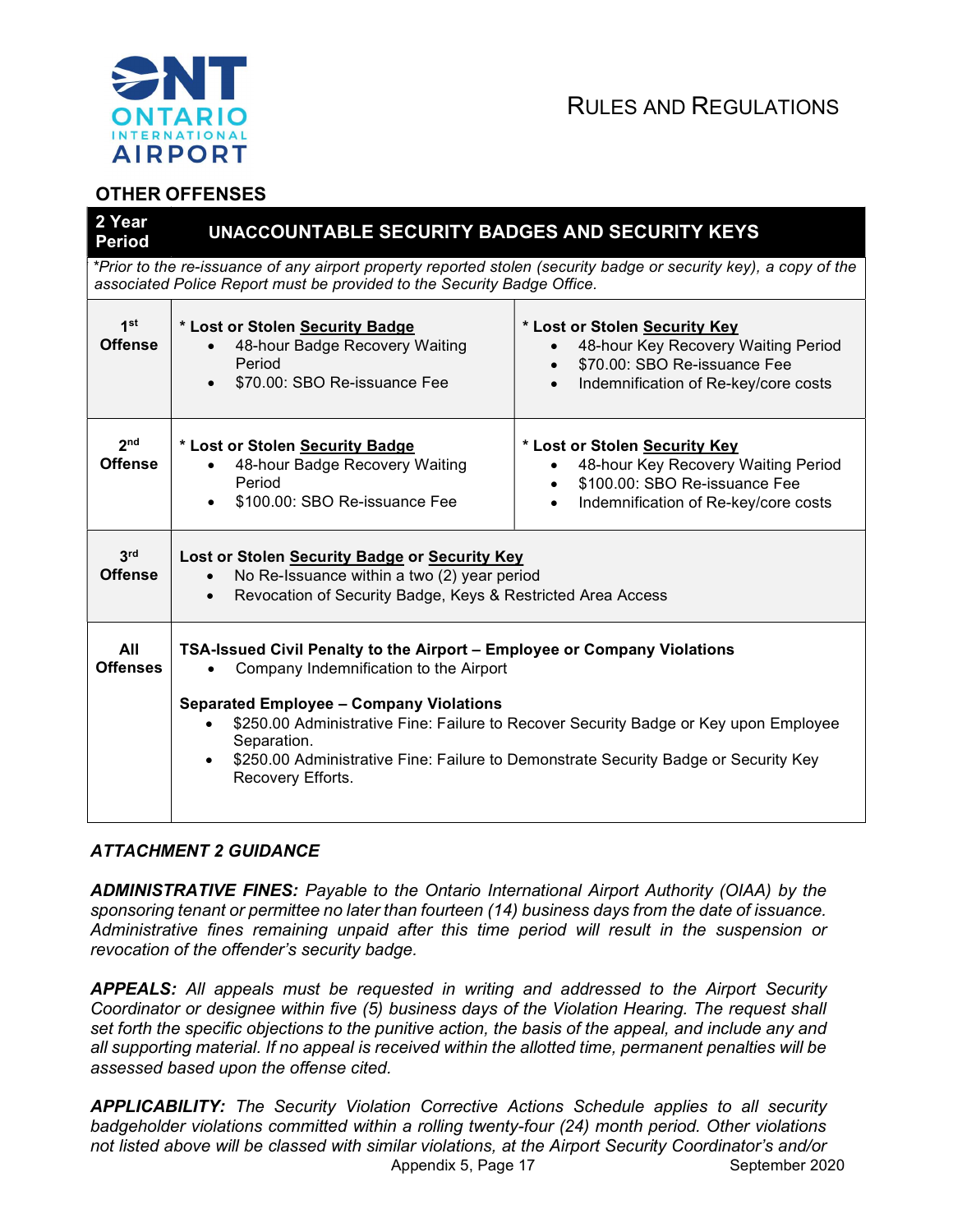

Hearing Officer's discretion. Violations more serious than those listed, that may pose a threat to the health, welfare, and safety to people, property, or the airport; or failure to complete required corrective actions, may result in the suspension or revocation of the individual's security badge, airport permits, and privileges.

#### SECURITY BADGE AND SECURITY KEY RECOVERY ADMINISTRATIVE FINE(S):

Failure to Recover Security Badge or Security Key: A \$250.00 administrative fine applies to any security badge or security key not recovered at the time of employee separation, transfer, or completion of a project or contract. The administrative fine shall be assessed against any company failing to provide the Security Badging Office, within ten (10) business days of the employee's separation, transfer, or completion of a project or contract, the recovered security badge or security key.

Failure to Demonstrate Recovery Efforts: A separate and distinct \$250.00 administrative fine shall be assessed against any company failing to provide the Security Badging Office, within ten (10) business days of the employee's separation, transfer, or completion of a project or contract, a completed Badge Recovery Form, issued by the Security Badge Office, demonstrating the company's reasonable efforts to recover a security badge or security key.